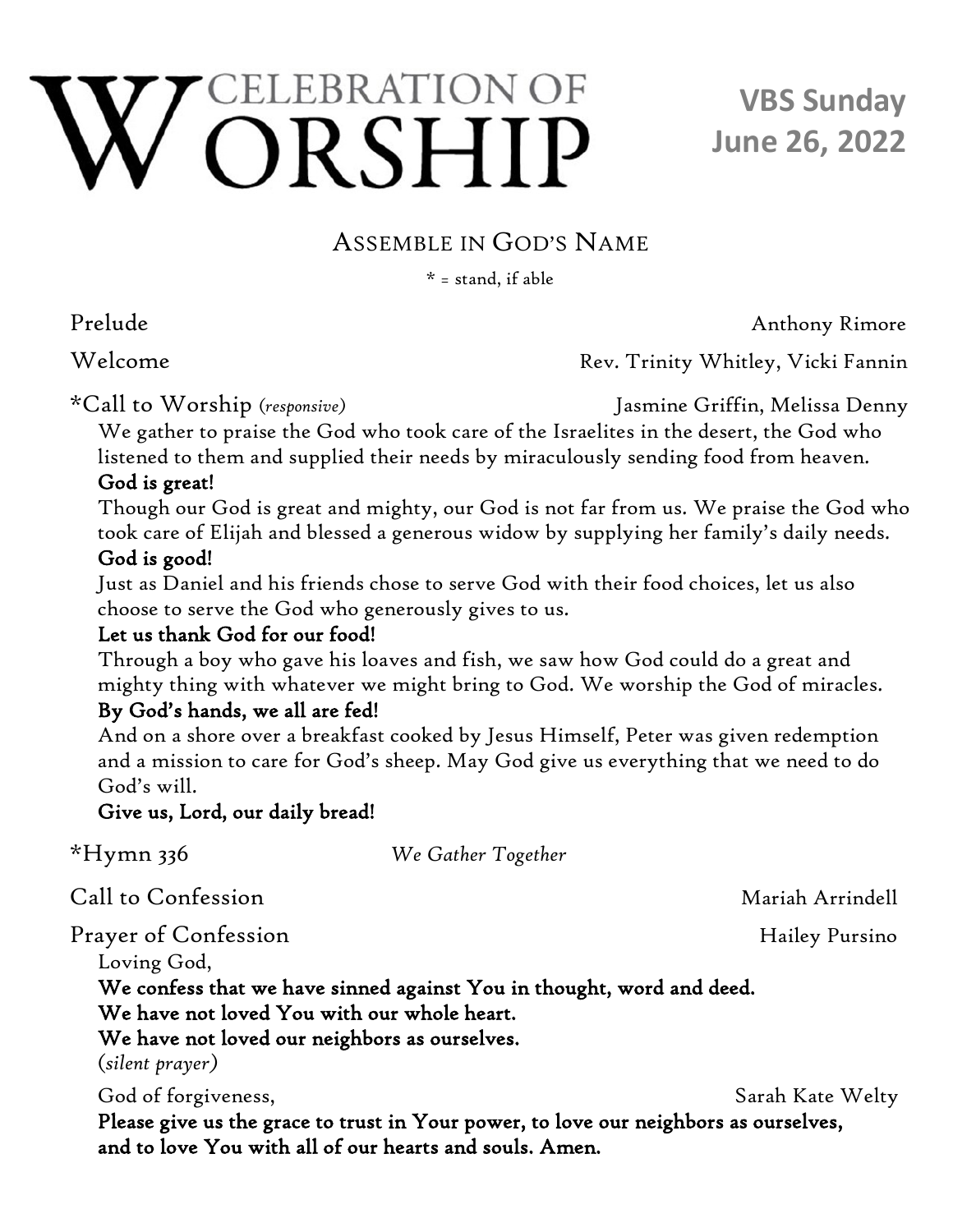Kyrie

 Lord, have mercy upon us. Christ, have mercy upon us. Lord, have mercy upon us.

Declaration of Forgiveness Ross Andre

Through Jesus Christ, we are forgiven! Thanks be to God for this Good News! In Jesus Christ, we are forgiven.

 The peace of the Lord be with you always. And also with you.

#### \*Gloria Patri

Glory be to the Father, and to the Son, and to the Holy Ghost. As it was in the beginning, is now, and ever shall be, world without end. Amen. Amen.

#### PROCLAMATION OF THE WORD

| Prayer for Illumination                                                                     | Rev. Trinity Whitley |
|---------------------------------------------------------------------------------------------|----------------------|
| Scriptures & Meditations                                                                    |                      |
| Day 1: God is Great: Exodus 16:13-15<br>The Word of the Lord.<br>Thanks be to God.          | Miriam McConomy      |
| Day 2: God is Good: I Kings 17:10b-12, 14-15<br>The Word of the Lord.                       | Breen Armistead      |
| Thanks be to God.                                                                           |                      |
| Day 3: Let Us Thank God for Our Food: Daniel 1:11a-16<br>The Word of the Lord.              | Madalyn Van Hise     |
| Thanks be to God.                                                                           |                      |
| Day 4: By God's Hands We Are Fed: John 6:9-14<br>The Gospel of the Lord.                    | Guy Peters           |
| Praise to You, O Christ!                                                                    |                      |
| Day 5: Give Us, Lord, Our Daily Bread: John 21 (selected verses)<br>The Gospel of the Lord. | Charlotte Click      |
| Praise to You, O Christ!                                                                    |                      |

#### RESPONSE TO THE WORD

\*Hymn 658 *God is So Good (During the last verse, VBS participants come forward)*

#### Call for the Offering Call for the Offering Call for the Offering Call for the Offering

Offertory *Food Truck Party, Manna in the Morning, Five-Two-One-Eat* VBS Kids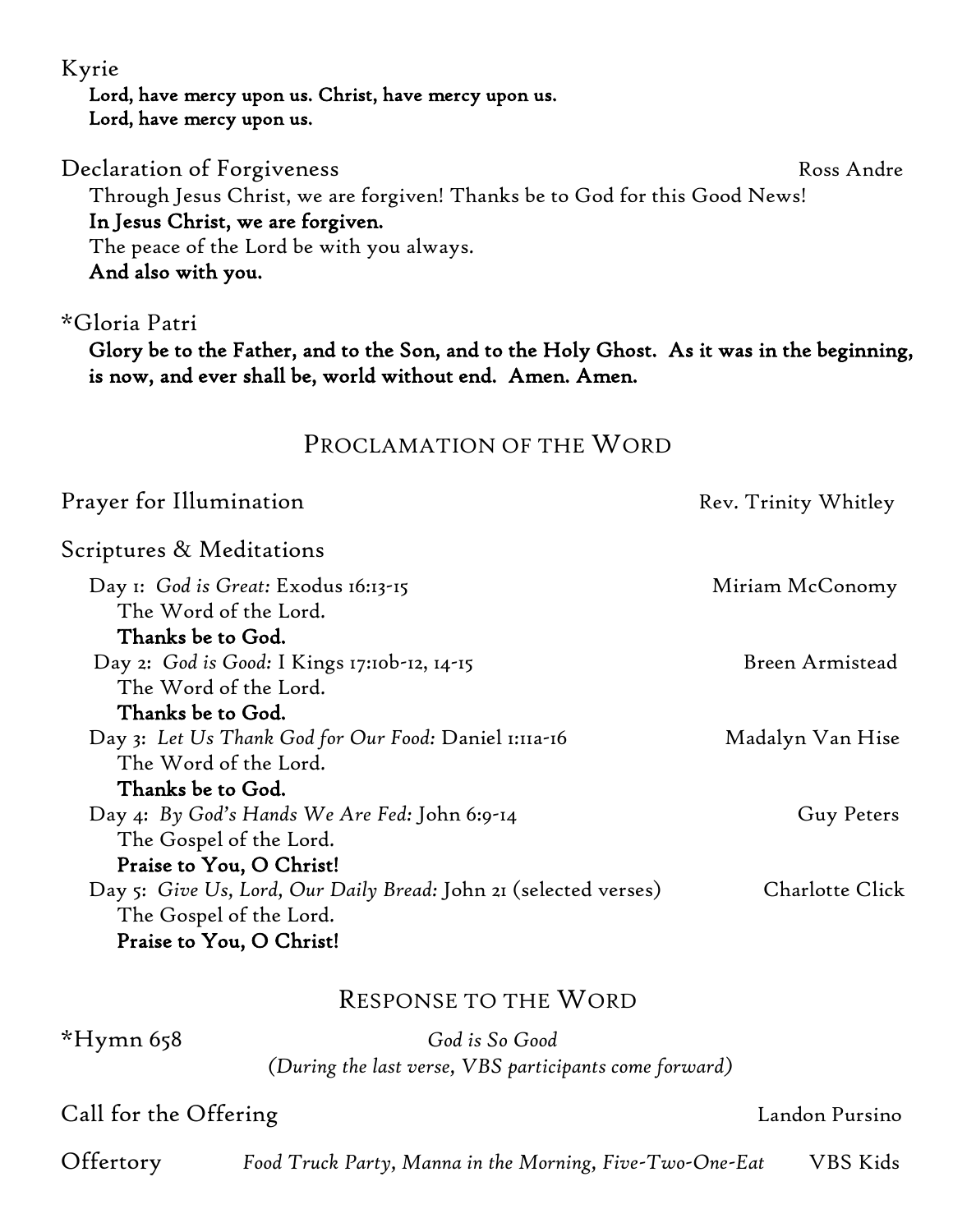#### Prayer of Dedication **Ryder Mowatt** Let us give thanks to the Lord our God. It is right to give our thanks and praise.

#### \*Doxology

#### Praise God from whom all blessings flow; praise Christ all people here below; praise Holy Spirit evermore; Praise Triune God whom we adore. Amen.

Commissioning of Faith Summer Campers The Rev. Trinity Whitley Dogwood Acres: June 26-July 1 PassportKids at Montreat (4th/5th graders): July 5-8 Middle School Montreat: July 20-24 High School Montreat: July 24-30

\*Apostle's Creed (*unison*) Camden Givens

I believe in God the Father Almighty, Maker of heaven and earth, and in Jesus Christ His only Son our Lord; who was conceived by the Holy Ghost, born of the Virgin Mary, suffered under Pontius Pilate, was crucified, dead, and buried; He descended into hell; the third day He rose again from the dead; He ascended into heaven, and sitteth at the right hand of God the Father Almighty; from thence He shall come to judge the quick and the dead. I believe in the Holy Ghost; the holy catholic church; the communion of saints; the forgiveness of sins; the resurrection of the body, and the life everlasting. Amen

Prayers of the People & The Lord's Prayer Nicki Fannin Our Father who art in heaven, hallowed be Thy name. Thy kingdom come, Thy will be done, on earth as it is in heaven. Give us this day our daily bread; and forgive us our debts, as we forgive our debtors; and lead us not into temptation, but deliver us from evil. For Thine is the kingdom, and the power, and the glory, forever. Amen.

\*Hymn 465 *What a Friend We Have in Jesus (During the last verse, VBS participants come forward)*

### SENDING OUT INTO THE WORLD

\*Charge & Benediction **Rev. Trinity Whitley** \*

\*Choral Response *Forever and Ever, Amen* VBS Kids

*The sanctuary flowers are given to celebrate VBS and in loving memory of Larry Wood from Betsy, Maggie and Katie* 

*Thank you to all our VBS volunteers, both youth and adults, for a great week of VBS!*